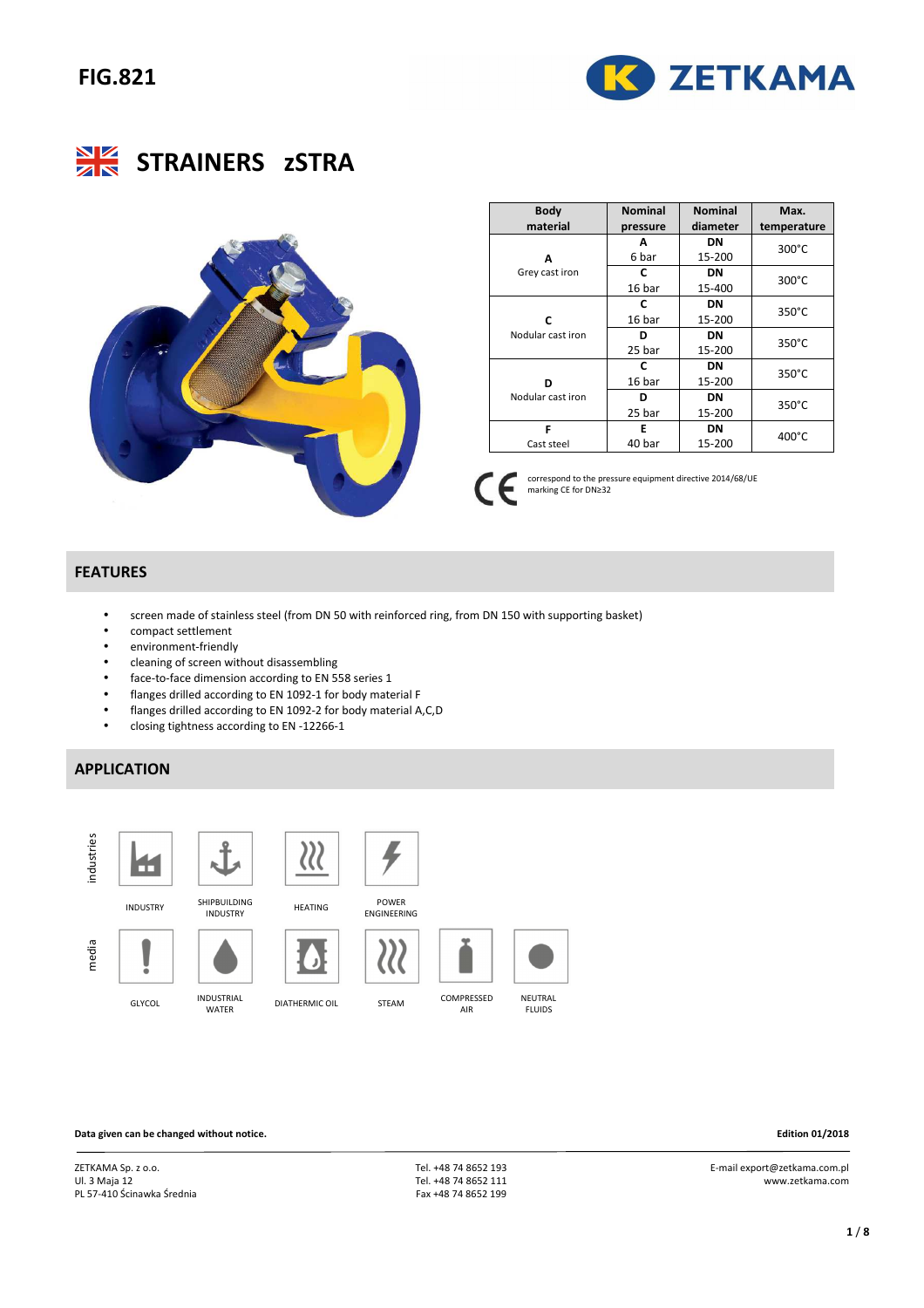

## **MATERIALS, DIMENSIONS**



|                | <b>Body material</b>  | A                   | C                   | D                                 | F       |
|----------------|-----------------------|---------------------|---------------------|-----------------------------------|---------|
| 1              | Body                  | EN- GJL- 250        | EN-GJS-400-18-LT    | EN-GJS-500-7                      | GP240GH |
|                |                       | 5.1301 (ex.JL 1040) | 5.3103 (ex.JS 1025) | 5.3200 (ex.JS 1050)               | 1.0619  |
| 2              | Cover                 | <b>EN- GJL- 250</b> | EN-GJS-400-18-LT    | EN-GJS-500-7                      | GP240GH |
|                |                       | 5.1301 (ex.JL 1040) | 5.3103 (ex.JS 1025) | 5.3200 (ex.JS 1050)               | 1.0619  |
| 3              | Screen                |                     | X5CrNi 18-10        |                                   |         |
|                |                       |                     | 1.4301              |                                   |         |
| 3.1            | Supporting basket     |                     |                     | X5CrNi 18-10<br>for $DN \geq 150$ |         |
|                |                       |                     | 1.4301              |                                   |         |
| 4              | <b>Studs</b>          | 8.8-A2A             | A2-70               | 25CrMo4                           |         |
| 5              | Hexagon nut           | 8-A2A               | A2-70               | C35E                              |         |
|                |                       |                     |                     |                                   |         |
| 6              | <b>Emptying screw</b> |                     |                     | C35E                              |         |
| $\overline{7}$ | Plug gasket           |                     | A4 1.4571           |                                   |         |
| 8              | Cover gasket          |                     | CrNiSt - Graphite   |                                   |         |
| 9              | Plug $*, **$          |                     |                     | C35E                              |         |
|                | Max. temperature      | 300°C               |                     | 350°C                             | 400°C   |

\* position of the plug don't refer to PN 6

\*\* plugs on client's request

| <b>DN</b>   |                 | 15  | 20  | 25  | 32  | 40  | 50   | 65   | 80   | 100   | 125   | 150  | 200   | 250                      | 300                      | 350                      | 400   |
|-------------|-----------------|-----|-----|-----|-----|-----|------|------|------|-------|-------|------|-------|--------------------------|--------------------------|--------------------------|-------|
| $L$ (mm)    |                 | 130 | 150 | 160 | 180 | 200 | 230  | 290  | 310  | 350   | 400   | 480  | 600   | 730                      | 850                      | 980                      | 1100  |
| $H$ (mm)    |                 | 90  | 100 | 115 | 135 | 150 | 160  | 180  | 215  | 240   | 280   | 330  | 405   | 540                      | 680                      | 755                      | 835   |
| $H1$ (mm)   |                 | 135 | 160 | 180 | 215 | 240 | 250  | 285  | 330  | 395   | 455   | 525  | 650   | 870                      | 1110                     | 1250                     | 1370  |
| G (cal)     |                 | 3/8 | 3/8 | 3/4 | 1   |     | ÷.   |      | 11/2 | 11/2  | 11/2  | 11/2 | 11/2  | 11/2                     | 11/2                     | 11/2                     | 11/2  |
| $C$ (mm)    |                 | 23  | 28  | 36  | 42  | 50  | 61,5 | 78,5 | 89,5 | 109,5 | 137,5 | 160  | 210   | 258                      | 308                      | 365                      | 415   |
| $B$ (mm)    |                 | 56  | 68  | 82  | 98  | 114 | 119  | 134  | 149  | 169   | 199   | 224  | 284   | 434                      | 555                      | 640                      | 695   |
| Weight (kg) |                 |     |     |     |     |     |      |      |      |       |       |      |       |                          |                          |                          |       |
|             | PN <sub>6</sub> | 2,2 | 2,8 | 3,9 | 5,7 | 7,3 | 8,4  | 13,5 | 17,7 | 25,3  | 37,5  | 49,0 | 98,0  | $\overline{\phantom{a}}$ | $\overline{\phantom{a}}$ | $\overline{\phantom{a}}$ |       |
| 821         | <b>PN16</b>     | 2,6 | 3,0 | 4,3 | 6.8 | 9.0 | 11,0 | 14,6 | 18,6 | 27,0  | 38,5  | 54,5 | 110,0 | 165,0                    | 285,0                    | 373,0                    | 540,0 |
|             | <b>PN25</b>     | 2,6 | 3,0 | 4,3 | 6,8 | 9,0 | 11,0 | 16,8 | 19,5 | 29,6  | 42,5  | 56,0 | 110,0 |                          |                          |                          |       |
|             | <b>PN40</b>     | 2,7 | 3,6 | 4,5 | 6,3 | 8,7 | 11,0 | 18,5 | 23,5 | 33,0  | 54,0  | 75,0 | 137,0 |                          | $\overline{\phantom{a}}$ |                          |       |

#### **Data given can be changed without notice. Edition 01/2018**

ZETKAMA Sp. z o.o. Ul. 3 Maja 12 PL 57-410 Ścinawka Średnia  Tel. +48 74 8652 193 Tel. +48 74 8652 111 Fax +48 74 8652 199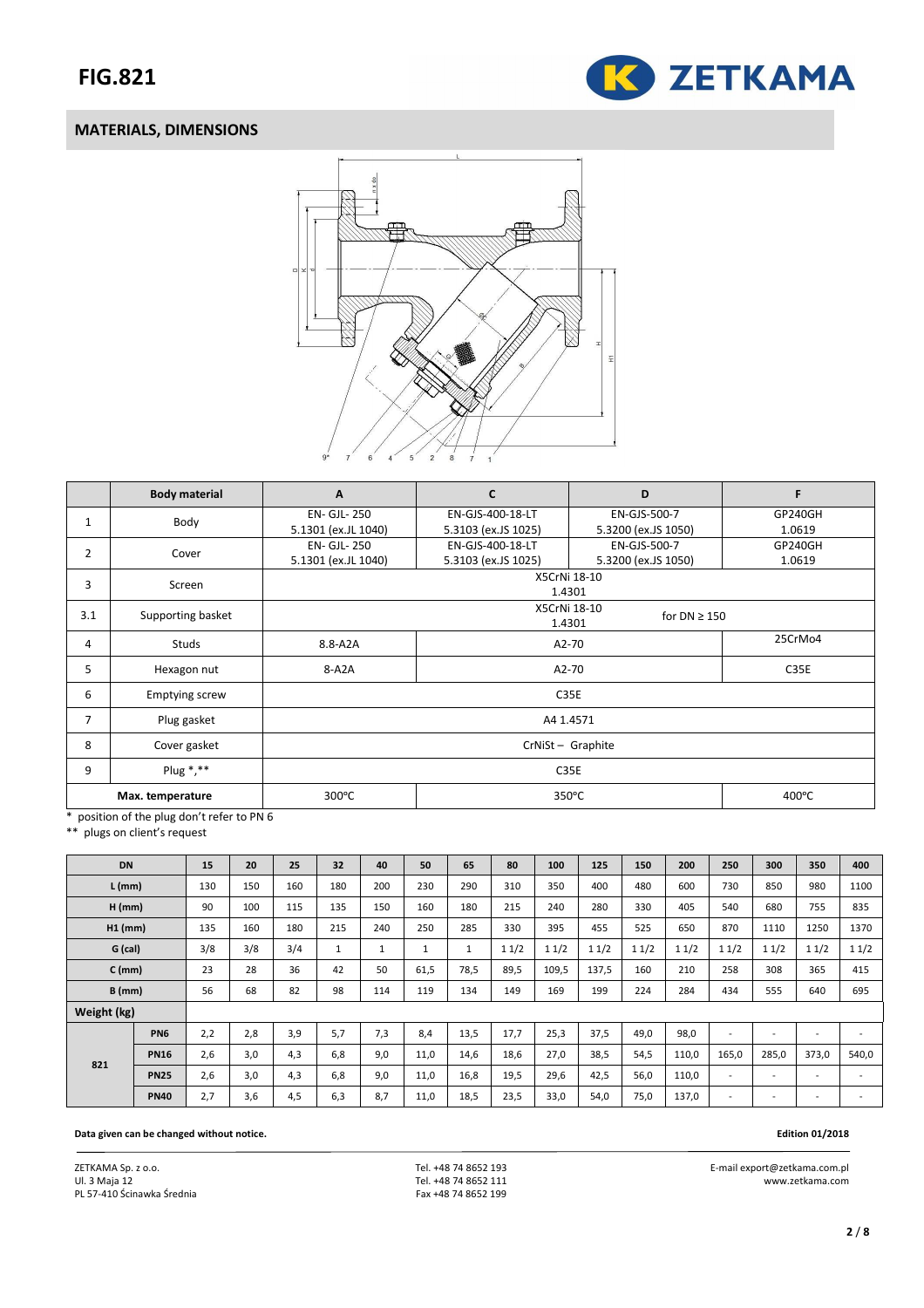

## **PRESSURE-TEMPERATURE RATINGS**

|                   | PN |     | $-60^{\circ}$ C $\div$ $\lt$ $-10^{\circ}$ C | $-10^{\circ}$ C $\div$ 120 $^{\circ}$ C | $150^{\circ}$ C | $200^{\circ}$ C | $250^{\circ}$ C | $300^{\circ}$ C | $350^{\circ}$ C | $400^{\circ}$ C | $450^{\circ}$ C |
|-------------------|----|-----|----------------------------------------------|-----------------------------------------|-----------------|-----------------|-----------------|-----------------|-----------------|-----------------|-----------------|
| EN-GJL-250        | 16 |     | ------                                       | 16                                      | 14.4            | 12,8            | 11.2            | 9,6             | $---$           | ---             | ---             |
| EN-GJS-400-18 LT  | 16 | bar | ------                                       | 16                                      | 15,5            | 14,7            | 13,9            | 12,8            | 11,2            | $---$           | $---$           |
|                   | 25 |     | -------                                      | 25                                      | 24,3            | 23              | 21,8            | 20              | 17,5            | ---             | ---             |
| Acc. EN 1092-1    |    |     | $-20^\circ$ ÷< $10^\circ$ C                  | $-10^{\circ}$ C $\div$ 100 $^{\circ}$ C | $150^{\circ}$ C | $200^{\circ}$ C | $250^{\circ}$ C | $300^{\circ}$ C | $350^{\circ}$ C | $400^{\circ}$ C | $450^{\circ}$ C |
| GP240GH           | 40 |     | 30                                           | 37,1                                    | 35,2            | 33,3            | 30,4            | 27,6            | 25,7            | 23,8            | 13,1            |
| EN 1092-1<br>Acc. |    | bar | $-60^\circ$ ÷< $10^\circ$ C                  | $-10^{\circ}$ C $\div$ 100 $^{\circ}$ C | $150^{\circ}$ C | $200^{\circ}$ C | $250^{\circ}$ C | $300^{\circ}$ C | $350^{\circ}$ C | $400^{\circ}$ C | 450°C           |
| G-X5CrNiMo19-11-2 | 40 |     | 40                                           | 40                                      | 36,3            | 33,7            | 31,8            | 29,7            | 28,5            | 27,4            | $---$           |

### **FLANGE DIMENSIONS ACC. PN-EN 1092-1/-2**

| <b>DN</b>   |                | 15   | 20   | 25   | 32   | 40   | 50   | 65   | 80   | 100  | 125  | 150  | 200   | 250   | 300   | 350   | 400   |
|-------------|----------------|------|------|------|------|------|------|------|------|------|------|------|-------|-------|-------|-------|-------|
| <b>PN16</b> | $D$ (mm)       | 95   | 105  | 115  | 140  | 150  | 165  | 185  | 200  | 220  | 250  | 285  | 340   | 405   | 460   | 520   | 580   |
|             | $K$ (mm)       | 65   | 75   | 85   | 100  | 110  | 125  | 145  | 160  | 180  | 210  | 240  | 295   | 355   | 410   | 470   | 525   |
|             | nxd (mm)       | 4x14 | 4x14 | 4x14 | 4x19 | 4x19 | 4x19 | 4x19 | 8x19 | 8x19 | 8x19 | 8x23 | 12x23 | 12x28 | 12x28 | 16x28 | 16x31 |
| <b>PN25</b> | $D$ (mm)       | 95   | 105  | 115  | 140  | 150  | 165  | 185  | 200  | 235  | 270  | 300  | 360   | ----- | ----- | ----- | ----- |
|             | $K$ (mm)       | 65   | 75   | 85   | 100  | 110  | 125  | 145  | 160  | 190  | 220  | 250  | 310   | ----- | ----- | ----- | ----- |
|             | $nxd$ ( $mm$ ) | 4x14 | 4x14 | 4x14 | 4x19 | 4x19 | 4x19 | 8x19 | 8x19 | 8x23 | 8x28 | 8x28 | 12x28 | ----- | ----- | ----- | ----- |
| <b>PN40</b> | $D$ (mm)       | 95   | 105  | 115  | 140  | 150  | 165  | 185  | 200  | 235  | 270  | 300  | 375   | ----- | ----- | ----- | ----- |
|             | $K$ (mm)       | 65   | 75   | 85   | 100  | 110  | 125  | 145  | 160  | 190  | 220  | 250  | 320   | ----- | ----- | ----- | ----- |
|             | nxd (mm)       | 4x14 | 4x14 | 4x14 | 4x18 | 4x18 | 4x18 | 8x18 | 8x18 | 8x22 | 8x26 | 8x26 | 12X30 | ----- | ----- | ----- | ----- |

### **SCREENS**

| Screen            | Type                                                                           | <b>DN</b> | Mesh size | Mesh/cm2 | <b>Execution</b> |  |  |  |
|-------------------|--------------------------------------------------------------------------------|-----------|-----------|----------|------------------|--|--|--|
|                   | F45                                                                            | 10-50     |           |          |                  |  |  |  |
| <b>Standard</b>   | F28                                                                            | 65-80     | つに<br>ᆠᅭ  | 28       | 49               |  |  |  |
|                   | F15                                                                            | 100-400   |           |          | 4٥               |  |  |  |
| Other performance | screen cartridges F100 (0,6), F200 (0,5), F300 (0,4), F400 (0,32), F600 (0,25) |           |           |          |                  |  |  |  |

\* type with magnetic cartridge on client's request

**Data given can be changed without notice. Edition 01/2018**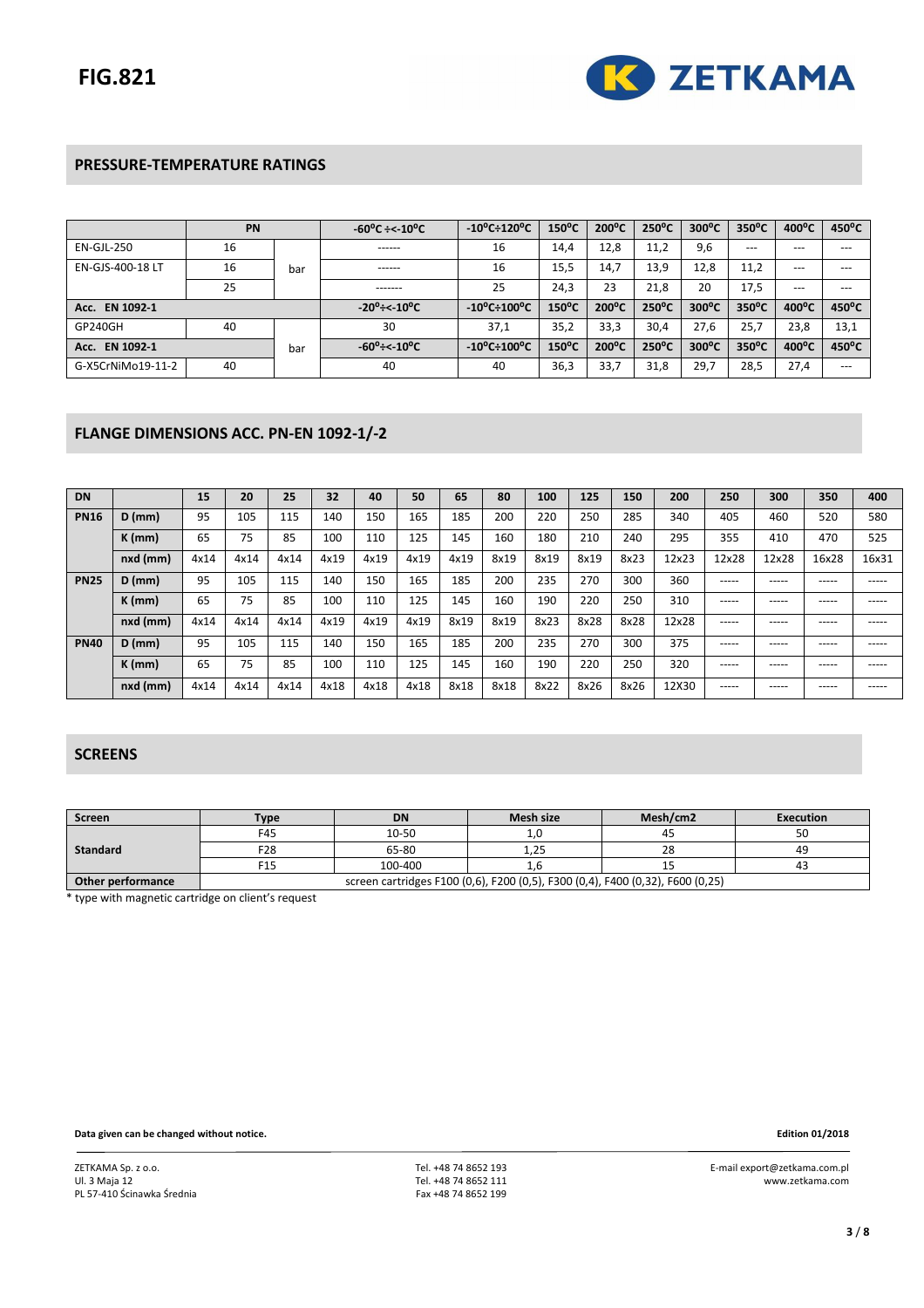

### **HYDRAULIC CHARACTERISTIC**

| <b>DN</b>       | 15  | 20                            | 25   | 32   | 40   | 50   | 65    | 80    | 100   | 125   | 150   | 200   | 250    | 300    | 350    | 400    |
|-----------------|-----|-------------------------------|------|------|------|------|-------|-------|-------|-------|-------|-------|--------|--------|--------|--------|
| Screen          |     | $Kv_{sr}$ [m <sup>3</sup> /h] |      |      |      |      |       |       |       |       |       |       |        |        |        |        |
| <b>Standard</b> | 6,3 | 11,2                          | 14,7 | 23,7 | 37,7 | 57,9 | 101,5 | 147,4 | 209,6 | 326,2 | 403,0 | 707,0 | 1234,4 | 1916,2 | 2621,4 | 3460,3 |
| F100<br>(0,63)  | 6,2 | 9,6                           | 14,2 | 23,1 | 36,6 | 53,7 | 95,1  | 137,1 | 206,4 | 268,8 | 401,4 | 706.7 | 1229.4 | 1902,4 | 2611,0 | 3438,4 |
| F200<br>(0, 50) | 6,2 | 9,5                           | 14,1 | 23,0 | 35,6 | 53,0 | 92,7  | 133,4 | 202,7 | 314,3 | 462,3 | 811,0 | 1375,1 | 2133,1 | 2885,4 | 3747,0 |
| F300<br>(0, 40) | 6,1 | 9,3                           | 13,5 | 22,1 | 33,4 | 49,8 | 86,0  | 121,2 | 183,5 | 284,3 | 420,3 | 738,3 | 1274.3 | 2021,6 | 2698,8 | 3545,0 |
| F400<br>(0, 32) | 6,0 | 9,1                           | 13,2 | 21,7 | 33,4 | 48,5 | 82,9  | 115,9 | 173,7 | 268,8 | 401,4 | 706,7 | 1229,4 | 1902,4 | 2611,0 | 3438,4 |
| F600<br>(0, 25) | 6,0 | 9,1                           | 13,0 | 21,7 | 33,3 | 48,4 | 82,6  | 115,9 | 173,1 | 266,8 | 397,9 | 701,2 | 1225,0 | 1892,1 | 2606,8 | 3433,9 |



 E-mail export@zetkama.com.pl www.zetkama.com

**Data given can be changed without notice. Edition 01/2018** 

ZETKAMA Sp. z o.o. Ul. 3 Maja 12 PL 57-410 Ścinawka Średnia

 Tel. +48 74 8652 193 Tel. +48 74 8652 111 Fax +48 74 8652 199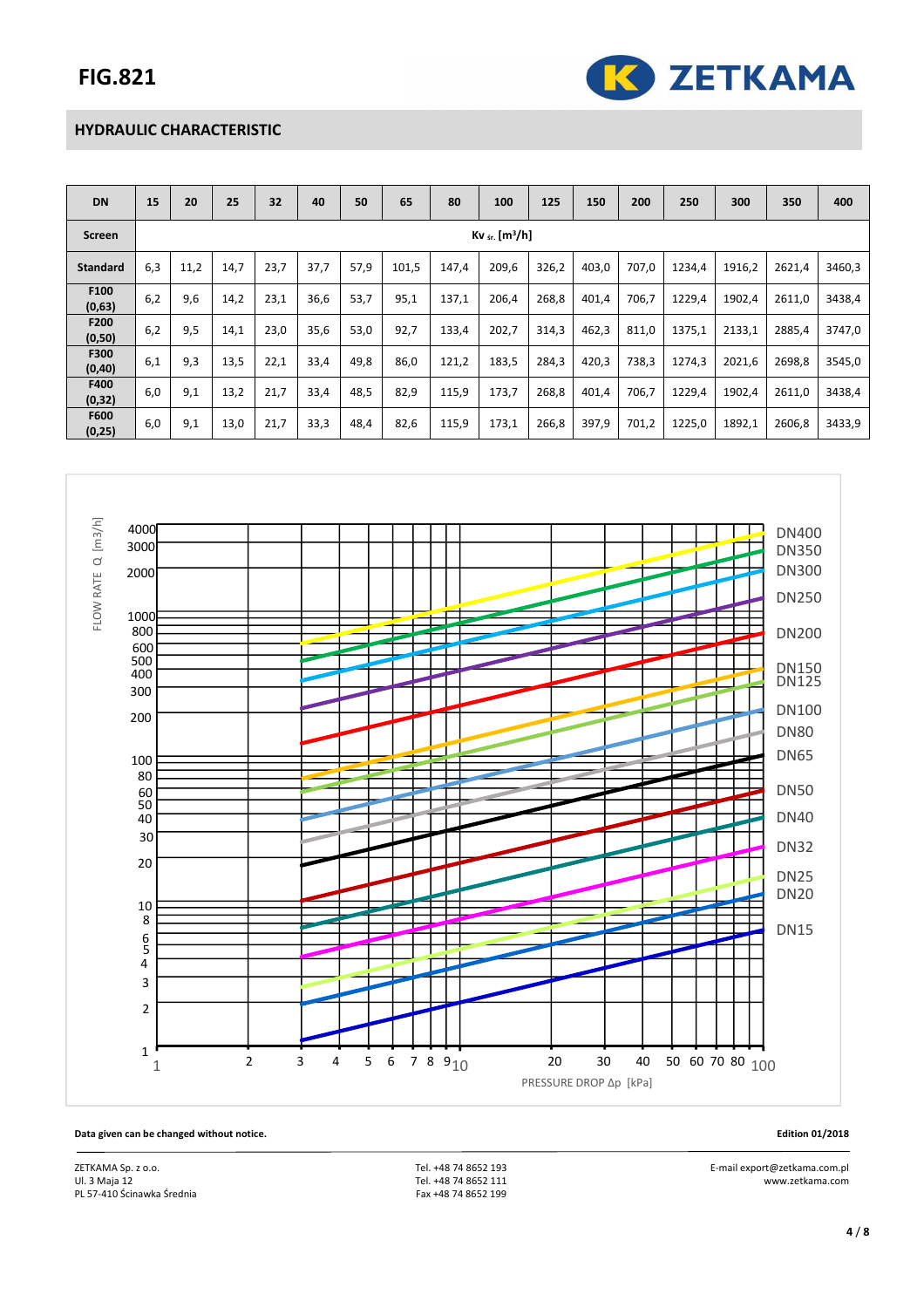

## **TYPE**

| <b>Figure</b> | <b>Body material</b>                      | Nominal<br>diameter | Nominal<br>pressure                | <b>Type</b>                                                           |                        |
|---------------|-------------------------------------------|---------------------|------------------------------------|-----------------------------------------------------------------------|------------------------|
| 821           | Α<br>Grey cast iron<br>$EN-GJL-250$       | 15-50<br>mm         | $\boldsymbol{\mathsf{A}}$<br>6 bar | ${\bf 50}$<br>mesh 1,00 mm, 45 mesh/cm <sup>2</sup>                   |                        |
|               |                                           | 65-80<br>mm         | Α<br>6 bar                         | 49<br>mesh 1,25 mm, 28 mesh/cm <sup>2</sup>                           |                        |
|               |                                           | 100-200<br>mm       | $\mathbf{A}$<br>6 bar              | 43<br>mesh 1,60 mm, 15 mesh/cm <sup>2</sup>                           |                        |
|               |                                           | 15-200<br>mm        | Α<br>6 bar                         | 44<br>mesh 0,63 mm, 100 mesh/cm <sup>2</sup>                          |                        |
|               |                                           | 15-200<br>mm        | A<br>6 bar                         | 45<br>mesh 0,50 mm, 200 mesh/cm <sup>2</sup>                          |                        |
|               |                                           | 15-200<br>mm        | $\boldsymbol{\mathsf{A}}$<br>6 bar | 46<br>mesh 0,40 mm, 300 mesh/cm <sup>2</sup>                          |                        |
|               |                                           | 15-200<br>mm        | Α<br>6 bar                         | 47<br>mesh 0,32 mm, 400 mesh/cm <sup>2</sup>                          |                        |
|               |                                           | 15-200<br>mm        | $\,$ A<br>6 bar                    | 48<br>mesh 0,25 mm, 600 mesh/cm <sup>2</sup>                          |                        |
|               |                                           | 15-50<br>mm         | c<br>16 bar                        | 50<br>mesh 1,00 mm, 45 mesh/cm <sup>2</sup>                           |                        |
|               |                                           | 65-80<br>mm         | $\mathsf{c}$<br>16 bar             | 49<br>mesh 1,25 mm, 28 mesh/cm <sup>2</sup>                           |                        |
|               |                                           | 100-400<br>mm       | $\mathsf{c}$<br>16 bar             | 43<br>mesh 1,60 mm, 15 mesh/cm $^2$                                   |                        |
|               |                                           | 15-400<br>mm        | $\mathsf{c}$<br>16 bar             | 44<br>mesh 0,63 mm, 100 mesh/cm <sup>2</sup>                          |                        |
|               |                                           | 15-400<br>mm        | $\mathsf{c}$<br>16 bar             | 45<br>mesh 0,50 mm, 200 mesh/cm <sup>2</sup>                          |                        |
|               |                                           | 15-400<br>mm        | c<br>16 bar                        | 46<br>mesh 0,40 mm, 300 mesh/cm <sup>2</sup>                          |                        |
|               |                                           | 15-400<br>mm        | $\mathsf{c}$<br>16 bar             | 47<br>mesh 0,32 mm, 400 mesh/cm <sup>2</sup>                          |                        |
|               |                                           | 15-400<br>mm        | $\mathsf{c}$<br>16 bar             | 48<br>mesh 0,25 mm, 600 mesh/cm <sup>2</sup>                          |                        |
|               |                                           | 15-50<br>mm         | $\mathsf{c}$<br>16 bar             | 70<br>mesh 1,00 mm, 45 mesh/cm <sup>2</sup> , with magnetic cartridge |                        |
|               |                                           | 65-80<br>mm         | $\mathsf{c}$<br>16 bar             | 69<br>mesh 1,25 mm, 28 mesh/cm <sup>2</sup> , with magnetic cartridge |                        |
|               |                                           | 100-400<br>mm       | $\mathsf{c}$<br>16 bar             | 63<br>mesh 1,60 mm, 15 mesh/cm <sup>2</sup> , with magnetic cartridge |                        |
|               |                                           | 15-50<br>mm         | $\mathsf{c}$<br>16 bar             | $50-D$<br>mesh 1,00 mm, 45 mesh/cm <sup>2</sup> , epoxy paint         |                        |
|               | Data given can be changed without notice. |                     |                                    |                                                                       | <b>Edition 01/2018</b> |

ZETKAMA Sp. z o.o. Ul. 3 Maja 12 PL 57-410 Ścinawka Średnia  Tel. +48 74 8652 193 Tel. +48 74 8652 111 Fax +48 74 8652 199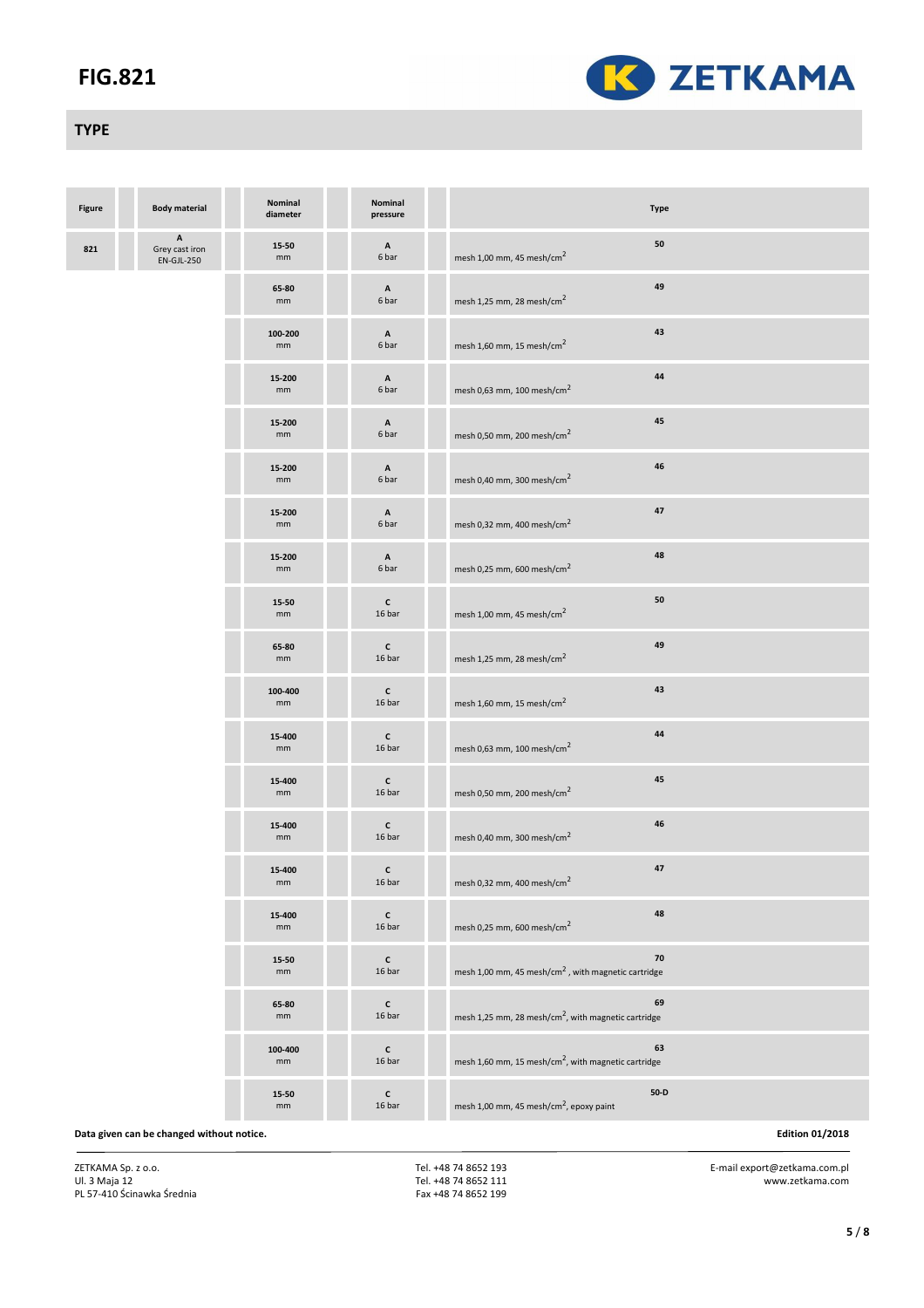

|     |                                            | 65-80<br>mm   | $\mathsf{c}$<br>16 bar | mesh 1,25 mm, 28 mesh/cm <sup>2</sup> , epoxy paint  | 49-D |
|-----|--------------------------------------------|---------------|------------------------|------------------------------------------------------|------|
|     |                                            | 100-400<br>mm | $\mathsf{c}$<br>16 bar | mesh 1,60 mm, 15 mesh/cm <sup>2</sup> , epoxy paint  | 43-D |
|     |                                            | 15-400<br>mm  | $\mathsf{c}$<br>16 bar | mesh 0,63 mm, 100 mesh/cm <sup>2</sup> , epoxy paint | 44-D |
|     |                                            | 15-400<br>mm  | c<br>16 bar            | mesh 0,50 mm, 200 mesh/cm <sup>2</sup> , epoxy paint | 45-D |
|     |                                            | 15-400<br>mm  | $\mathsf{c}$<br>16 bar | mesh 0,40 mm, 300 mesh/cm <sup>2</sup> , epoxy paint | 46-D |
|     |                                            | 15-400<br>mm  | $\mathsf{c}$<br>16 bar | mesh 0,32 mm, 400 mesh/cm <sup>2</sup> , epoxy paint | 47-D |
|     |                                            | 15-400<br>mm  | $\mathsf{c}$<br>16 bar | mesh 0,25 mm, 600 mesh/cm <sup>2</sup> , epoxy paint | 48-D |
| 821 | C<br>Nodular cast iron<br>EN-GJS-400-18-LT | 15-50<br>mm   | $\mathsf{c}$<br>16 bar | mesh 1,00 mm, 45 mesh/cm <sup>2</sup>                | 50   |
|     |                                            | 65-80<br>mm   | c<br>16 bar            | mesh 1,25 mm, 28 mesh/cm <sup>2</sup>                | 49   |
|     |                                            | 100-200<br>mm | $\mathsf{c}$<br>16 bar | mesh 1,60 mm, 15 mesh/cm <sup>2</sup>                | 43   |
|     |                                            | 15-200<br>mm  | $\mathsf{c}$<br>16 bar | mesh 0,63 mm, 100 mesh/cm <sup>2</sup>               | 44   |
|     |                                            | 15-200<br>mm  | $\mathsf{c}$<br>16 bar | mesh 0,50 mm, 200 mesh/cm <sup>2</sup>               | 45   |
|     |                                            | 15-200<br>mm  | c<br>16 bar            | mesh 0,40 mm, 300 mesh/cm <sup>2</sup>               | 46   |
|     |                                            | 15-200<br>mm  | c<br>16 bar            | mesh 0,32 mm, 400 mesh/cm <sup>2</sup>               | 47   |
|     |                                            | 15-200<br>mm  | c<br>16 bar            | mesh 0,25 mm, 600 mesh/cm <sup>2</sup>               | 48   |
|     |                                            | 15-50<br>mm   | D<br>25 bar            | mesh 1,00 mm, 45 mesh/cm <sup>2</sup>                | 50   |
|     |                                            | 65-80<br>mm   | D<br>25 bar            | mesh 1,25 mm, 28 mesh/cm <sup>2</sup>                | 49   |
|     |                                            | 100-200<br>mm | D<br>25 bar            | mesh 1,60 mm, 15 mesh/cm <sup>2</sup>                | 43   |
|     |                                            | 15-200<br>mm  | D<br>25 bar            | mesh 0,63 mm, 100 mesh/cm <sup>2</sup>               | 44   |
|     |                                            | 15-200<br>mm  | D<br>25 bar            | mesh 0,50 mm, 200 mesh/cm <sup>2</sup>               | 45   |
|     |                                            | 15-200<br>mm  | D<br>25 bar            | mesh 0,40 mm, 300 mesh/cm <sup>2</sup>               | 46   |
|     |                                            | 15-200<br>mm  | D<br>25 bar            | mesh 0,32 mm, 400 mesh/cm <sup>2</sup>               | 47   |

#### **Data given can be changed without notice. Edition 01/2018**

ZETKAMA Sp. z o.o. Ul. 3 Maja 12 PL 57-410 Ścinawka Średnia  Tel. +48 74 8652 193 Tel. +48 74 8652 111 Fax +48 74 8652 199 E-mail export@zetkama.com.pl

www.zetkama.com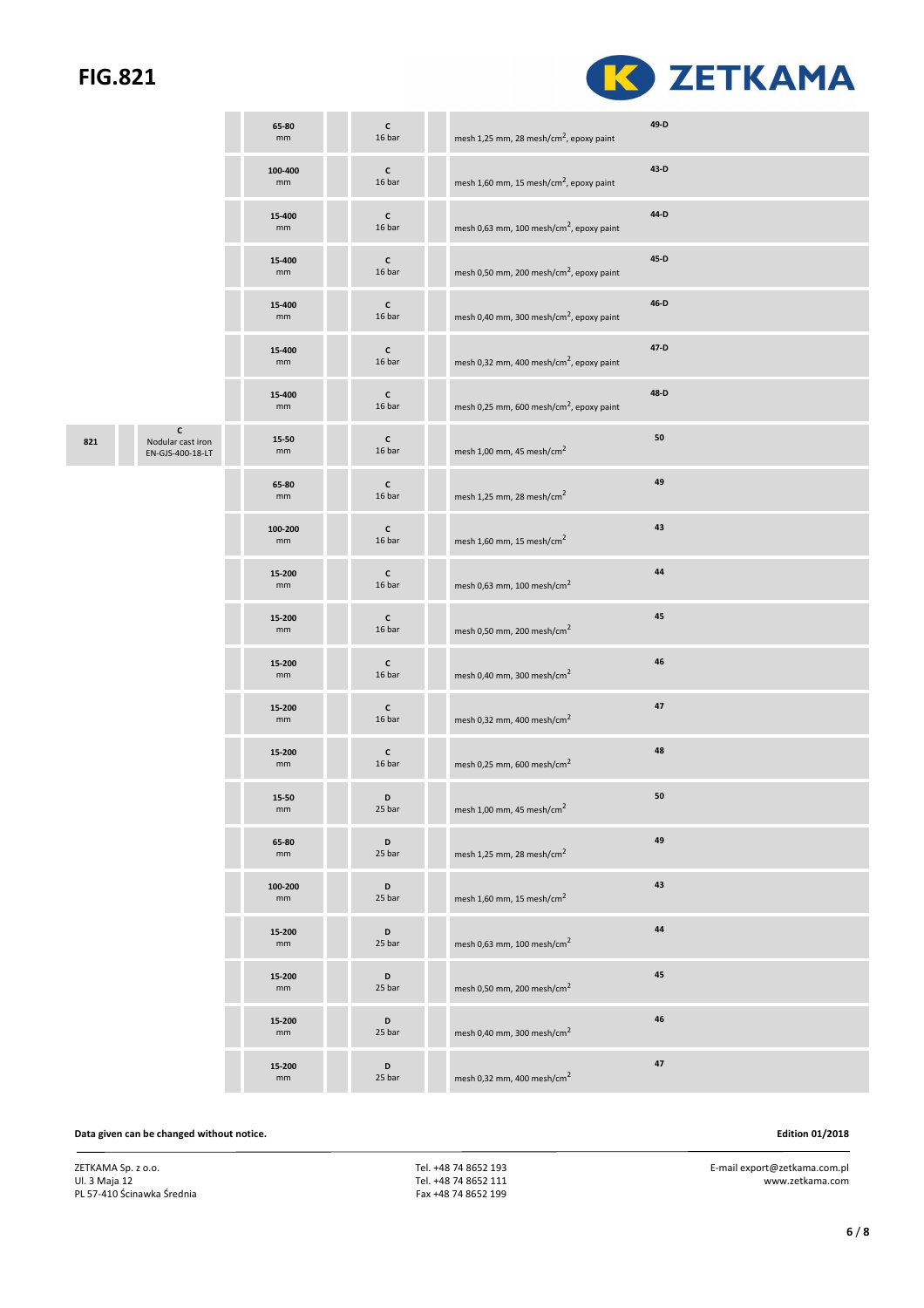

|     |                                        | 15-200<br>mm           | D<br>25 bar              | mesh 0,25 mm, 600 mesh/cm <sup>2</sup> | 48 |
|-----|----------------------------------------|------------------------|--------------------------|----------------------------------------|----|
| 821 | D<br>Nodular cast iron<br>EN-GJS-500-7 | 15-50<br>mm            | $\mathsf{c}$<br>16 bar   | mesh 1,00 mm, 45 mesh/cm <sup>2</sup>  | 50 |
|     |                                        | 65-80<br>mm            | $\mathsf{c}$<br>16 bar   | mesh 1,25 mm, 28 mesh/cm <sup>2</sup>  | 49 |
|     |                                        | 100-200<br>mm          | $\mathsf{c}$<br>16 bar   | mesh 1,60 mm, 15 mesh/cm <sup>2</sup>  | 43 |
|     |                                        | 15-200<br>mm           | $\mathsf{c}\,$<br>16 bar | mesh 0,63 mm, 100 mesh/cm $^2$         | 44 |
|     |                                        | 15-200<br>mm           | $\mathsf{c}\,$<br>16 bar | mesh 0,50 mm, 200 mesh/cm <sup>2</sup> | 45 |
|     |                                        | 15-200<br>mm           | $\mathsf{c}$<br>16 bar   | mesh 0,40 mm, 300 mesh/cm <sup>2</sup> | 46 |
|     |                                        | 15-200<br>mm           | $\mathsf{c}$<br>16 bar   | mesh 0,32 mm, 400 mesh/cm <sup>2</sup> | 47 |
|     |                                        | 15-200<br>mm           | $\mathsf{c}$<br>16 bar   | mesh 0,25 mm, 600 mesh/cm <sup>2</sup> | 48 |
|     |                                        | 15-50<br>mm            | D<br>25 bar              | mesh 1,00 mm, 45 mesh/cm $^2$          | 50 |
|     |                                        | 65-80<br>mm            | D<br>25 bar              | mesh 1,25 mm, 28 mesh/cm <sup>2</sup>  | 49 |
|     |                                        | 100-200<br>mm          | D<br>25 bar              | mesh 1,60 mm, 15 mesh/cm <sup>2</sup>  | 43 |
|     |                                        | 15-200<br>mm           | D<br>25 bar              | mesh 0,63 mm, 100 mesh/cm <sup>2</sup> | 44 |
|     |                                        | 15-200<br>mm           | D<br>25 bar              | mesh 0,50 mm, 200 mesh/cm <sup>2</sup> | 45 |
|     |                                        | 15-200<br>mm           | D<br>25 bar              | mesh 0,40 mm, 300 mesh/cm <sup>2</sup> | 46 |
|     |                                        | 15-200<br>mm           | $\mathsf D$<br>25 bar    | mesh 0,32 mm, 400 mesh/cm <sup>2</sup> | 47 |
|     |                                        | 15-200<br>mm           | D<br>25 bar              | mesh 0,25 mm, 600 mesh/cm <sup>2</sup> | 48 |
| 821 | F<br>Cast steel<br>GP240GH             | 15-50<br>$\mathsf{mm}$ | E<br>40 bar              | mesh 1,00 mm, 45 mesh/cm <sup>2</sup>  | 50 |
|     |                                        | 65-80<br>mm            | E<br>40 bar              | mesh 1,25 mm, 28 mesh/cm <sup>2</sup>  | 49 |
|     |                                        | 100-200<br>mm          | E<br>40 bar              | mesh 1,60 mm, 15 mesh/cm <sup>2</sup>  | 43 |
|     |                                        | 15-200<br>mm           | E<br>40 bar              | mesh 0,63 mm, 100 mesh/cm <sup>2</sup> | 44 |
|     |                                        | 15-200<br>mm           | E<br>40 bar              | mesh 0,50 mm, 200 mesh/cm <sup>2</sup> | 45 |

#### **Data given can be changed without notice. Edition 01/2018**

ZETKAMA Sp. z o.o. Ul. 3 Maja 12 PL 57-410 Ścinawka Średnia  Tel. +48 74 8652 193 Tel. +48 74 8652 111 Fax +48 74 8652 199